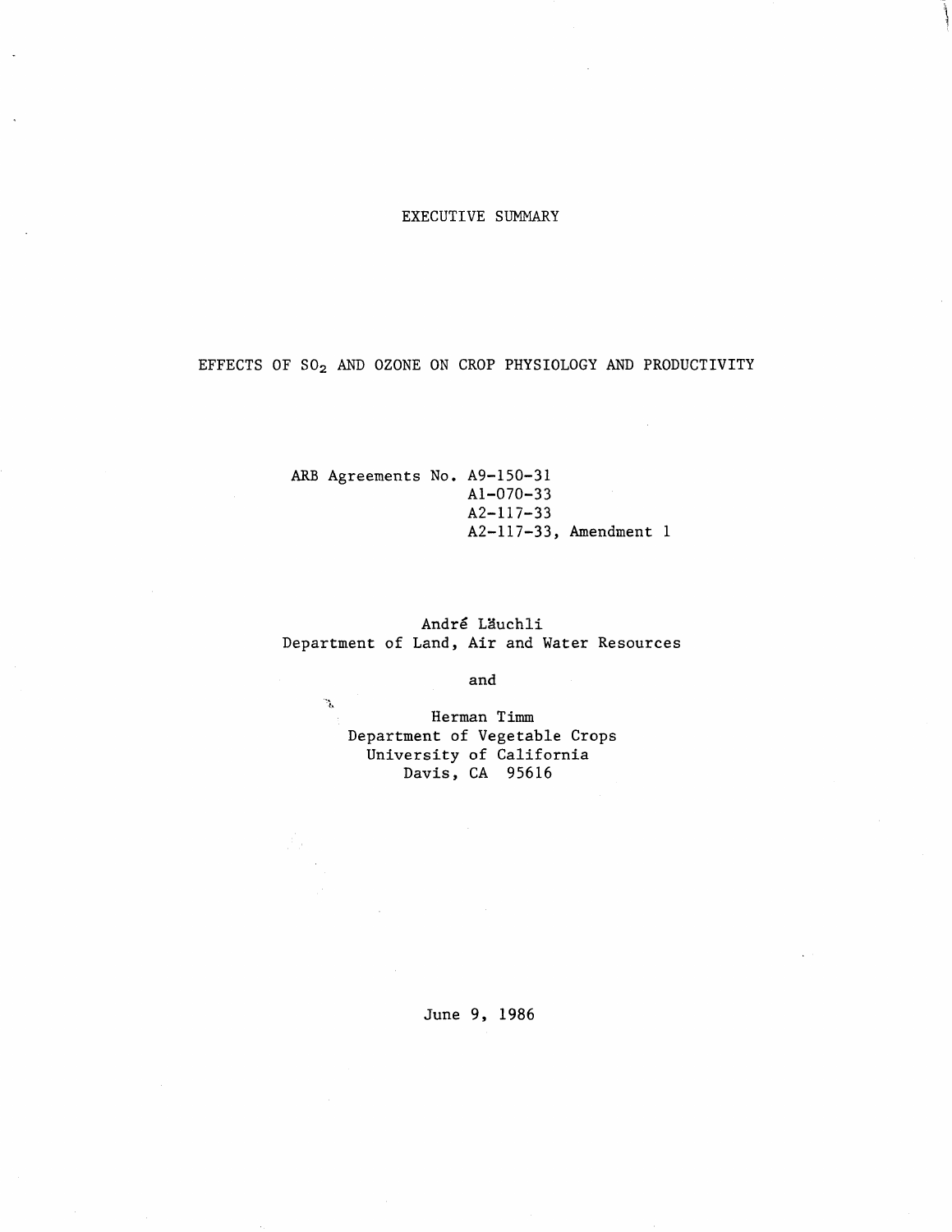#### EXECUTIVE SUMMARY

Investigations conducted from 1982 through 1984 were directed to determine the effects of low level exposures of the gaseous air pollutants  $0_3$  and  $SO_2$  on some major crops grown in California. Plant growth and productivity were related to a number of physiological and biochemical parameters that could be used as markers in screening new crop introductions and established crop cultivars for improved air pollution resistance. The plant water status, behavior of cell membranes, and production of the gas ethylene from leaves were investigated. Intact plants, as well as specific plant tissues, were tested under both laboratory conditions with controlled environment and under field conditions in open-top fumigation chambers. The fate of S02 in soils was also studied.

In assessing the effects of the gaseous air pollutants  $0_3$  and  $S0_2$ on plants it is necessary to distinguish between two principally different situations, acute and chronic episodes. Acute exposure of plants to high level pollution causes visual plant injury after a short period of time, and plants frequently release the gas ethane from leaves into the atmosphere, a condition indicative of severe tissue injury. Our investigations were not directed to acute exposure of air pollutants but were concerned with the effects of chronic exposure of plants to low level air pollution which usually do not cause immediate visible tissue injury.

## 1. Behavior of SO<sub>2</sub> in Soil

The soil surface acts as a barrier to  $SO_2$  and  $O_3$  penetration. Seed germination and root growth were unharmed in soil and potting media since  $SO_2$  penetration was less than 1 centimeter into the soil surface and  $SO_2$  was converted to  $SO_4$ <sup>2<sup>+</sup> in less than 24 hours.</sup> Absorption and conversion of  ${\rm SO_2}$  to  ${\rm SO_4}^{\texttt{2}^+}$  was faster on moist soil than on dry soil. These data were obtained with soils considered not acidic in reaction (pH 7.0 or higher) and included soil textures from sandy loam, to silt and clay loam with low concentrations of organic matter (less than 1%). It should be noted that our studies were very short-termed. Over a long time span light texture soil (sand) can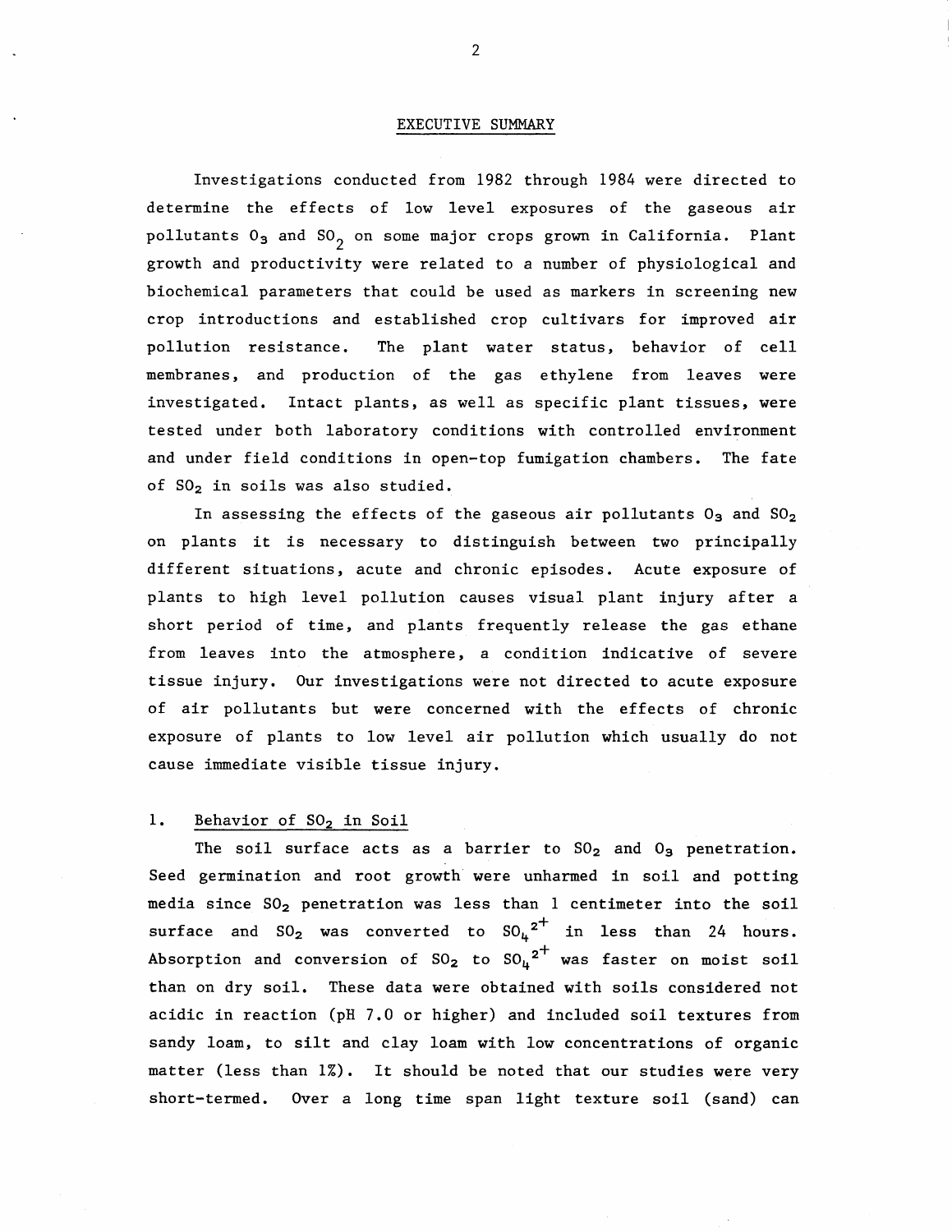more readily become acidic than heavier texture soil (clay) as a result of continuous exposure to  $SO_2$ . Prolonged usage of acid forming fertilizer, such as ammonium sulphate,  $(NH<sub>u</sub>)<sub>2</sub>SO<sub>u</sub>$ , has effected a lowering of the pH-reaction of many sandy soils in the San Joaquin Valley of California. The reaction of soils under cultivation for crop production can be reasonably and economically controlled by applications of limestone (crushed  $CaCO<sub>3</sub>$ ). However, some soils, deficient in sulphur, would show an improvement in general fertility as a result of  $SO<sub>2</sub>$  deposition.

## 2. Tissue Development and Plant Yield Response

### a. Laboratory studies

Seed and/or pollen of several species of plants (alfalfa, corn, cucumber, pumpkin, squash, and tomato) reported to display varying sensitivity to either  $SO_2$  or  $O_3$  were exposed to levels of gases alone and in combination under controlled temperature conditions of 25°C to determine tissue growth responses.

Seed germination was unaffected by exposure to levels of  $SO_2$ ranging up to 1.5  $\mu \ell \ell^{-1}$  and 0<sub>3</sub> at 0.14  $\mu \ell \ell^{-1}$  ( $\mu \ell \ell^{-1}$  is equivalent to ppm). However, marked differences in seedling root growth occurred. Tomato root growth was the most sensitive to  $SO_2$ , with the greatest response occurring when exposed at the third and fourth day after germination. Cucurbits (cucumber, squash, and pumpkin) were less sensitive to  $SO_2$ . They displayed greater variability in response than tomato. Of the three corn cultivars studied root elongation of NK 51036 was less sensitive to  $SO_2$  than were Bonanza and NC+59. Greater root growth retardation occurred with  $SO_2$  alone than where  $O_3$ was included.

Variability in seedling root growth was in part due to the germination media. Root growth apparently was adversely affected by the absorption of  $SO_2$  in the unbuffered distilled water that resulted in an increase in  $H^+$  (lower pH), whereas in the MES-buffered (2N-morpholino ethane sulfonic acid) media the formation of  $HSO_3$  was likely. In general, as the dose rate increased root growth declined.

Pollen germination was apparently unaffected directly by  $SO_2$ . However, a change in media pH did effect lower germination of tomato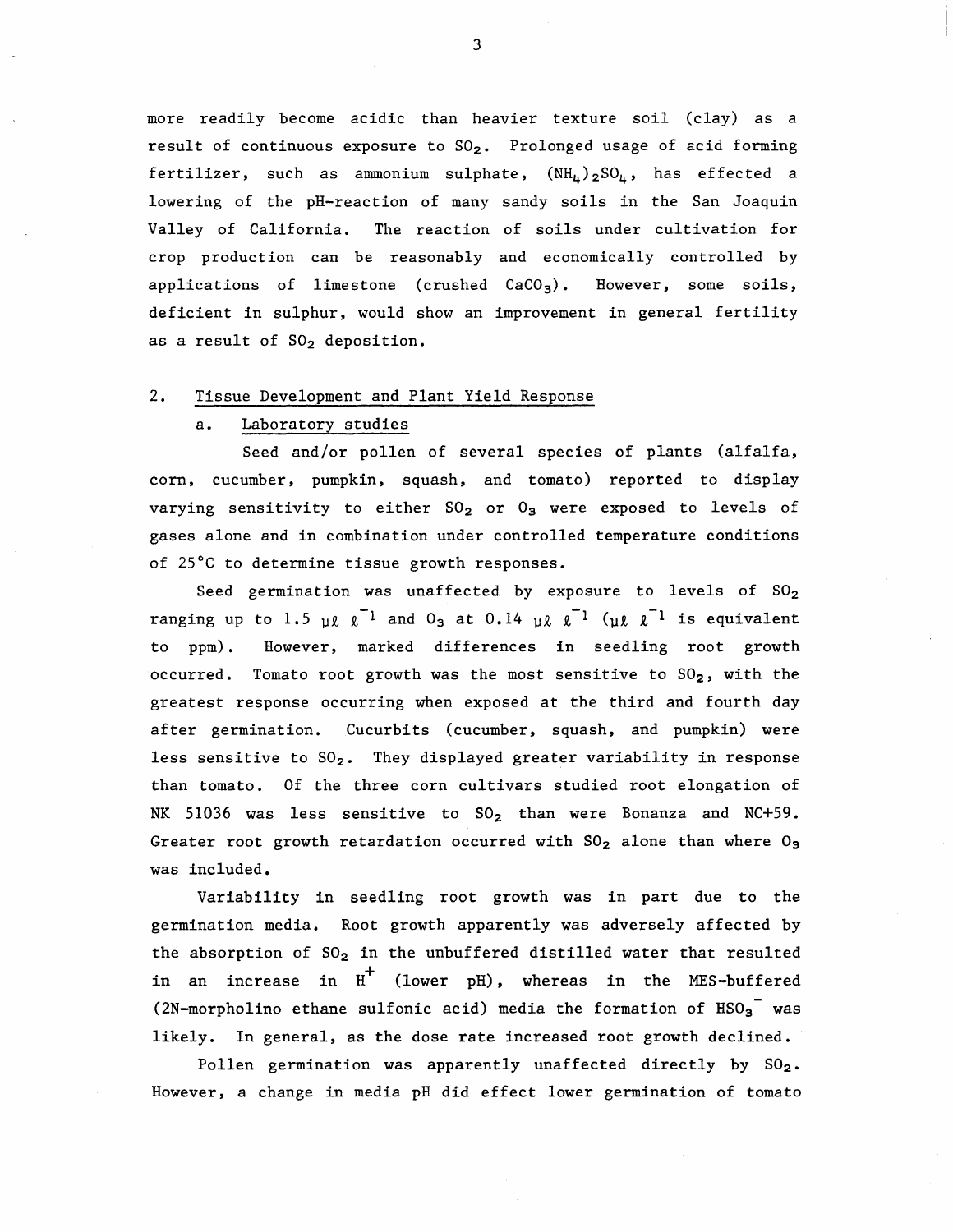pollen in unbuffered media. In both unbuffered and buffered media pollen tube growth of alfalfa, cucumber, and tomato decreased with addition of  $SO_2$ . The introduction of  $O_3$  had little or no direct effect on pollen viability. These responses of pollen to fumigation were found (in vitro) in an artificial environment. Whether the environment at the interface between pollen and stigma of the flower would be significantly altered by fumigation with pollutants and cause abnormal behavior of pollen germination and/or tube growth (in vivo) is not known.

The impact of  $SO_2$  on seedling root growth and pollen tube growth in unbuffered media is due to an increase in  $H^+$  (lower pH) whereas in buffered media the formation of  $HSO_3$ <sup>-</sup> is implicated. The magnitude of tissue response is dependent upon exposure time and level of  $so<sub>2</sub>$ , and plant species sensitivity. These findings may be useful in screening quickly plant cultivar sensitivity to pollutants.

b. Field study

In the summer of 1984 snap bean cultivar Blue Lake Stringless 290, reported sensitive to  $0<sub>3</sub>$ , was grown (at two soil moisture conditions) in field chambers and outdoor in the field to ascertain the influence of daily 5-hour chamber fumigation with a low level of  $0_3$  between 0.07 and 0.10  $\mu\ell$   $\ell$ <sup>1</sup> upon plant productivity. Plant development was measured at three stages of growth, pre-bloom, bloom, and at mature green bean pod harvest.

A marked decline in plant growth with time and lower total fresh green pod yield was due primarily to daily exposure of plants to  $0_3$ . Some decline in plant productivity was due to chamber environment and to soil moisture status. At harvest plants that had been treated with  $0<sub>3</sub>$  had developed 25% less leaf area and yielded about 41% lower fresh green pod weight compared with nontreated chamber and outdoor grown plants.

A gradual change in foliar color from a dark to yellowish green of plants exposed to  $0<sub>3</sub>$  was indicative of chlorophyll degradation that most likely led to a lowering in photosynthetic efficiency and carbohydrate production.

Fresh green pod yield was lower at a mean soil moisture tension of -0. 10 MPa than at -0. 05 MPa whether grown in chambers or in the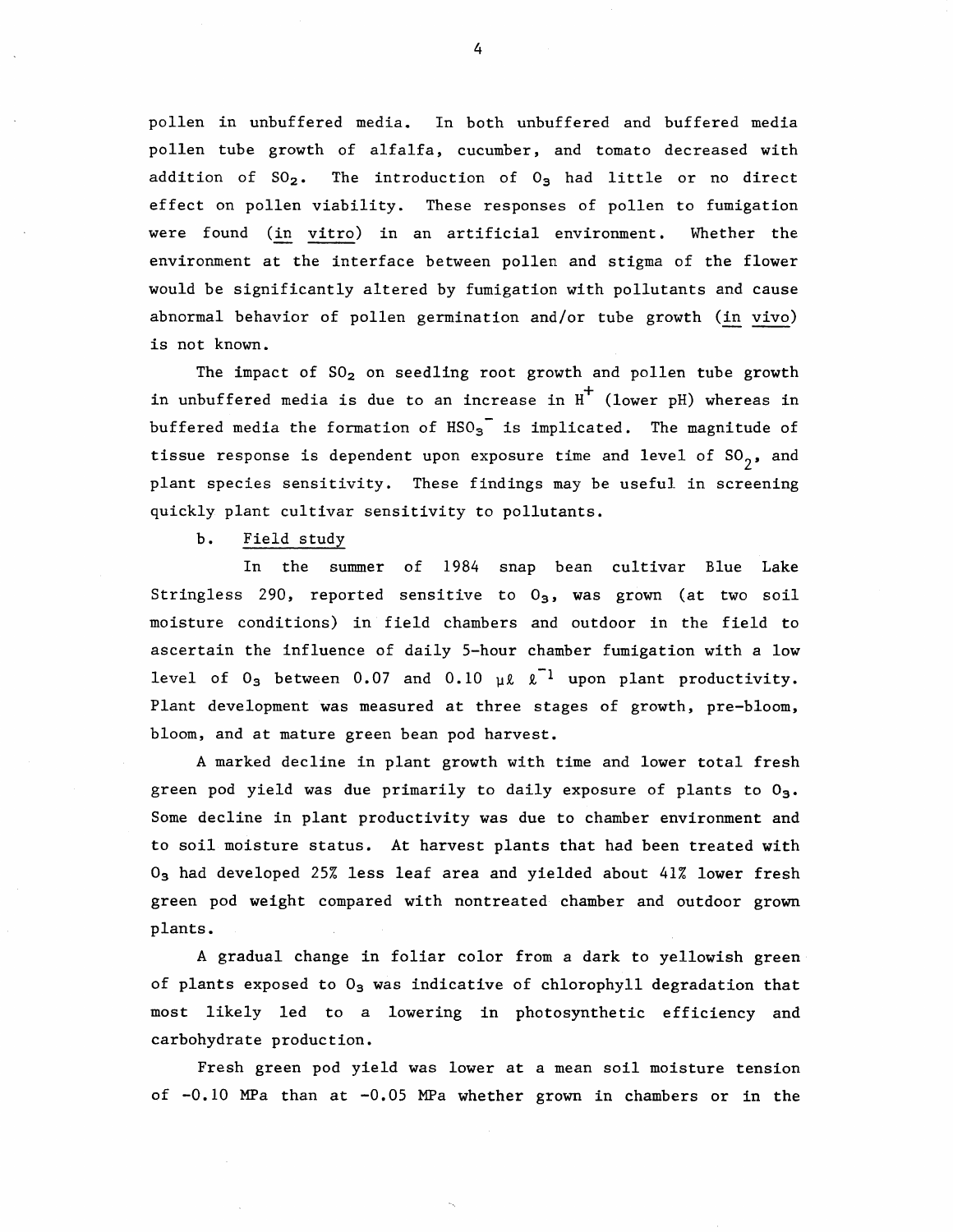field. Megapascals are equivalent to 0.5 and 1.0 atmospheres tension respectively. The decline in fresh green pod yield of  $0<sub>3</sub>$  treated plants was about half at -0.05 MPa and about one-third at -0.10 MPa mean soil moisture tension compared with the pod yield of plants not exposed to  $O_3$ . The lowest fresh green pod yield was found with plants exposed to  $O_3$  yet the pod yield was the same at both mean soil moisture tensions. This response suggests that plants at the more optimal soil moisture condition maintained a longer period of stomatal conductance for  $O_3$  penetration. The gradual decline in foliar color was a symptom of  $0_3$  damage. It was not clearly shown that leaf water potential and/or stomatal function was different among plants between the two soil moisture tensions. A gradual loss in chlorophyll could account for the decline in plant productivity.

Despite the limited number of plants available for plant growth and pod yield measurement it has been shown that plant productivity is adversely affected by low level  $0<sub>3</sub>$  fumigation for 54 days. It is likely that had plant exposure to  $0<sub>3</sub>$  continued the yield of beans would also have been lower with present cultural inputs. There was no indication that plant nutrition or lack of adequate soil moisture limited plant growth. Further studies could ascertain the specific interactions of plant responses between low level  $0<sub>3</sub>$  exposure and plant water potential on plant productivity.

# 3. Physiological and Biochemical Processes

a. Laboratory studies

Experiments using controlled-environment air pollutant exposure chambers were done with several varieties of corn and bean that have been previously described by other investigators to differ in their  $0_3$  sensitivity. The varieties used were NC+59 and Bonanza  $(0<sub>3</sub>-resistant)$  and NK 51036  $(0<sub>3</sub>-sensitive)$  for corn, and Black Turtle Soup and French's Horticultural  $(O_3$ -resistant) and Blue Lake Stringless and Spurt ( $0<sub>3</sub>$ -sensitive) for bean.

We studied the physiological responses of plant tissue to  $SO_2$  of the three corn cultivars known to differ in  $0<sub>5</sub>$  sensitivity, at two distinct stages of growth, in young seedlings with small leaves without functional leaf pores (stomata), and in established plants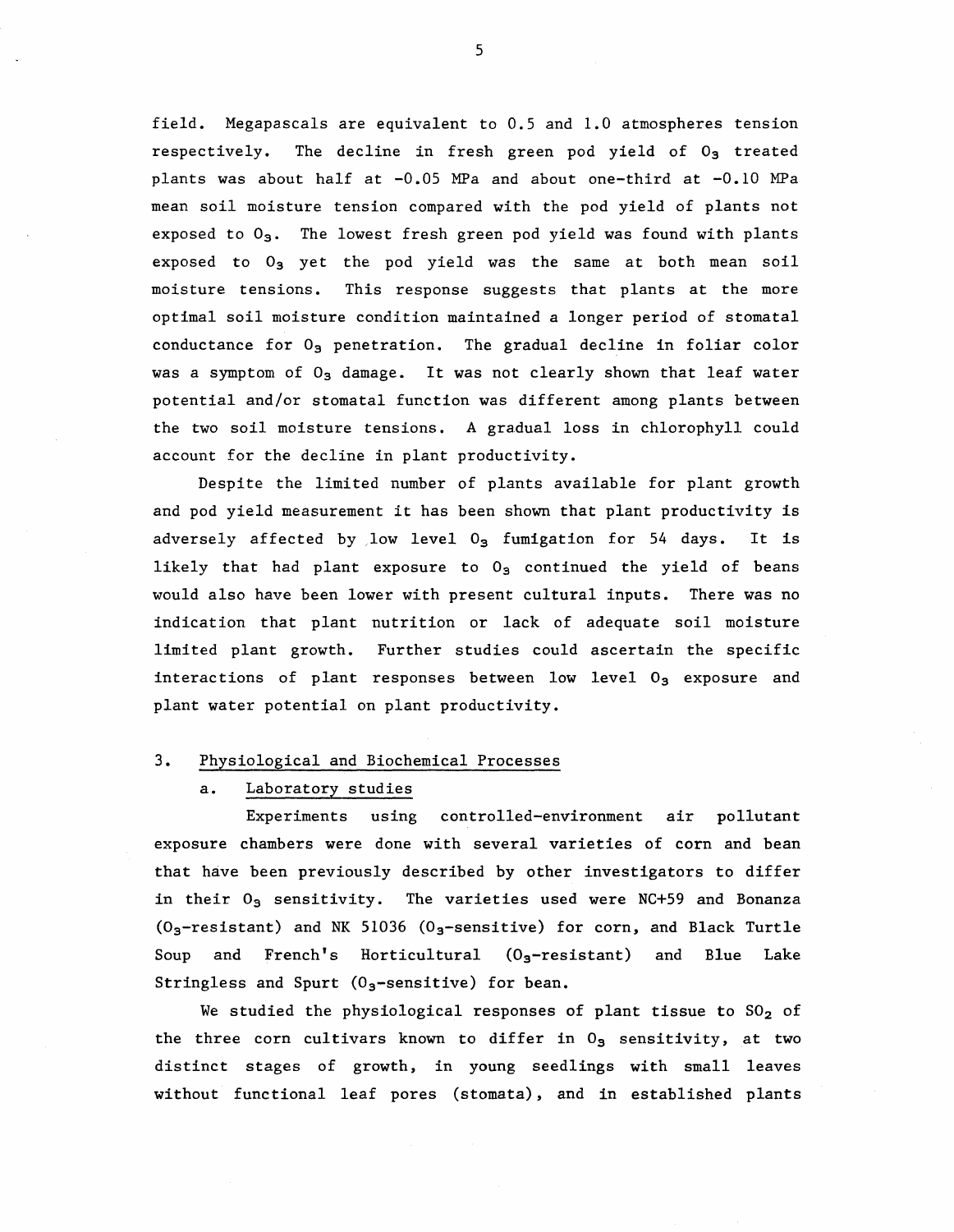with green leaves and leaf pores. Cultivar sensitivity to  $SO_2$  is different from that to  $0_3$ . The  $0_3$ -sensitive NK was the most  $SO_2$ resistant cultivar among the three studied. NK showed resistance to  $SO<sub>2</sub>$  at both the young and seedling stage (measured as root growth) and with established plants (determined as root and shoot growth and visible leaf injury). The differential effect of  $SO_2$  on the leaf pores of the three cultivars could not be correlated with their differential sensitivity expressed as growth or injury. However, after long-term, low-level exposure, only the sensitive cultivars NC and B showed a change in plant water status.

The studies on corn demonstrate that in this crop species cultivar differences in  $SO_2$  sensitivity are not due to difference in gas absorbed through the leaf pores. The plant's ability to neutralize (detoxify) this gas may be an important factor in determining this plant's sensitivity or resistance to  $SO_2$ .

A plant under stress produces the gas ethylene. Ethylene production in the three corn varieties was correlated with differential SO<sub>2</sub> sensitivity. Sulfur dioxide at a low level did not stimulate ethylene production. At a somewhat higher level of  $SO_2$ ethylene production was stimulated in NC, which tended to be the most S02 sensitive cultivar in terms of growth without signs of visual injury. Thus, ethylene production appears to be an indicator of  $SO_2$ stress at  $SO_2$  levels below those that cause visible injury; moreover, ethylene production was only stimulated by  $SO_2$  in the cultivar that is most sensitive to  $SO_2$ .

The experiments on the four bean cultivars known to differ in  $O_3$ sensitivity aimed at determining whether effects of  $O_3$  and  $SO_2$  on the leaf pores and on the function of leaf membranes were correlated with differential sensitivity of the cultivars to both pollutants. It was found that  $0_3$  sensitivity in these bean cultivars was related to the length of time the leaf pores remained open and therefore related to high rates of leaf absorbed  $0_3$ . Sulfur dioxide at low levels did not cause visible injury in bean leaves. The observed pollutant effects on the leaf pores were not correlated with differential pollutant sensitivity. Relative to leaf membrane responses, the cultivars showed differential responses to  $O_3$  and  $SO_2$ , applied singly, that were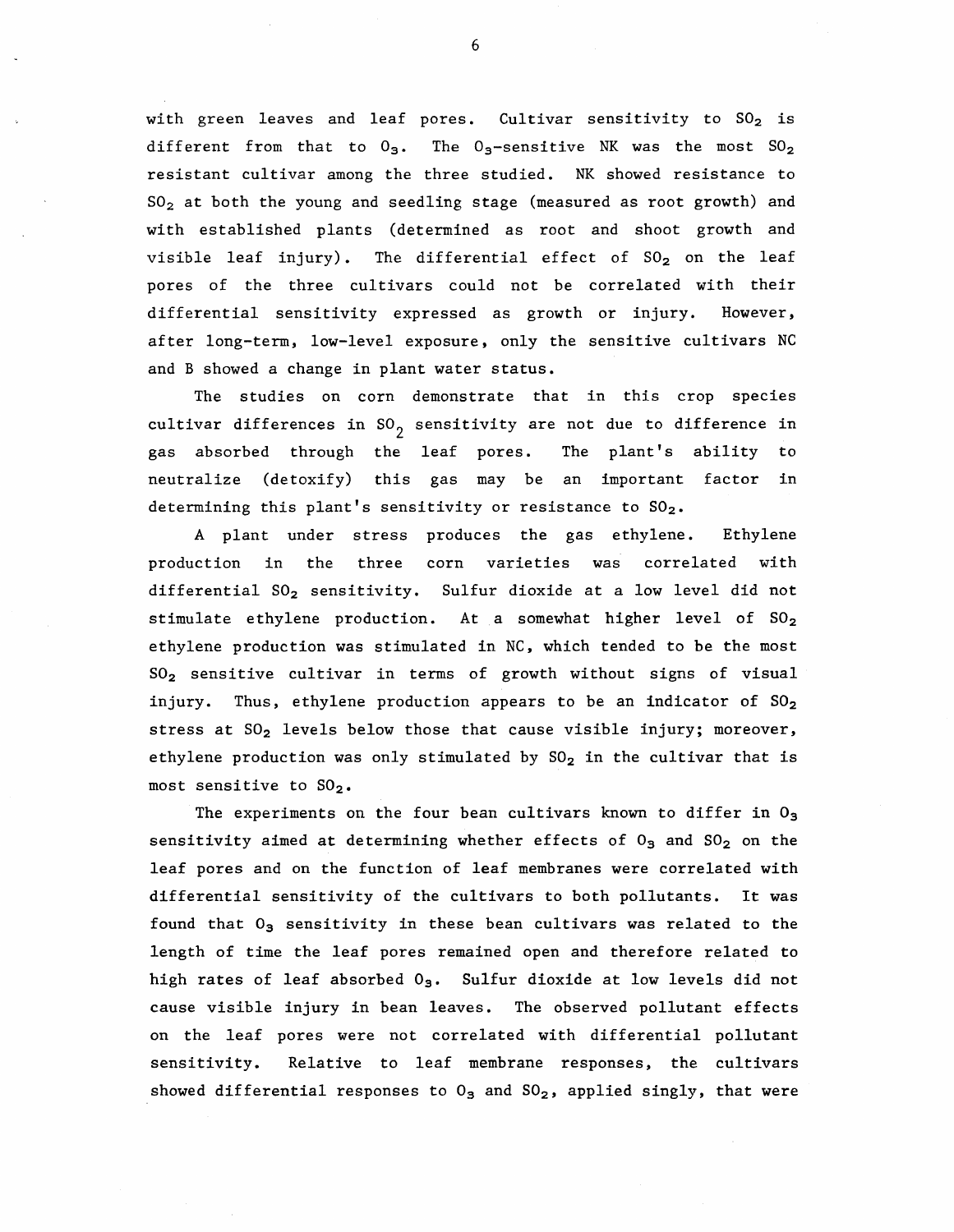not related to differential air pollutant sensitivity. Damage of leaf membranes by  $SO_2$  has not previously been demonstrated. Combining  $O_3$ with SO<sub>2</sub> damaged leaf membranes in all four cultivars. Application of calcium to the leaves protected the leaf membranes somewhat from the pollutant-induced damage. It would be interesting to test whether fertilization of soils with lime or gypsum could protect the foliage of crops from air pollutant-induced injury under field conditions.

Sulfur dioxide can cause injury to the chloroplasts of leaf tissue - the sites of photosynthesis - which can be experimentally determined by the formation of the gas ethane. Spinach chloroplasts when exposed to  $SO_2$  showed that ethane formation occurred in the light and with concomitant detoxification of  $SO_2$ .

### b. Field study

In the summer 1984 the  $0<sub>3</sub>$ -sensitive bean variety BBL was grown in the field at two soil-moisture regimes and exposed to long-term, low-level  $0<sub>3</sub>$  for 5 hours daily in field chambers. At pre-bloom, bloom, and at maturity of the crop the effects of  $O_3$  on the leaf pores, leaf water status and functioning of leaf membranes were assessed. The field data were quite variable. Long-term exposure to  $0<sub>3</sub>$  had no effect on the leaf pores. Plants at the pre-bloom stage showed a response of the leaf water status caused by  $O_3$  and this was the case with plants at both soil water regimes. However, this effect could not be observed in older plants. Ozone caused some damage to leaf membranes in plants at bloom, particularly in plants that were grown on soil with lower available moisture.

The field experiment showed. variable results relative to the measured physiological parameters. The gas exposure characteristics of these field chambers may have had effects on water loss of both plants and soil, and thus made it difficult to interpret possible interactions between  $0_3$  and the soil water regime. Furthermore, the study was conducted with four chambers which limited the number of plants for measuring plant growth and physiological responses. An additional field-chamber study is needed before the effects of  $0<sub>3</sub>$  on leaf chlorophyll content, sugar production, leaf water status, and leaf membrane function in bean plants can be fully evaluated and their implications assessed. The study should include nine or more chambers